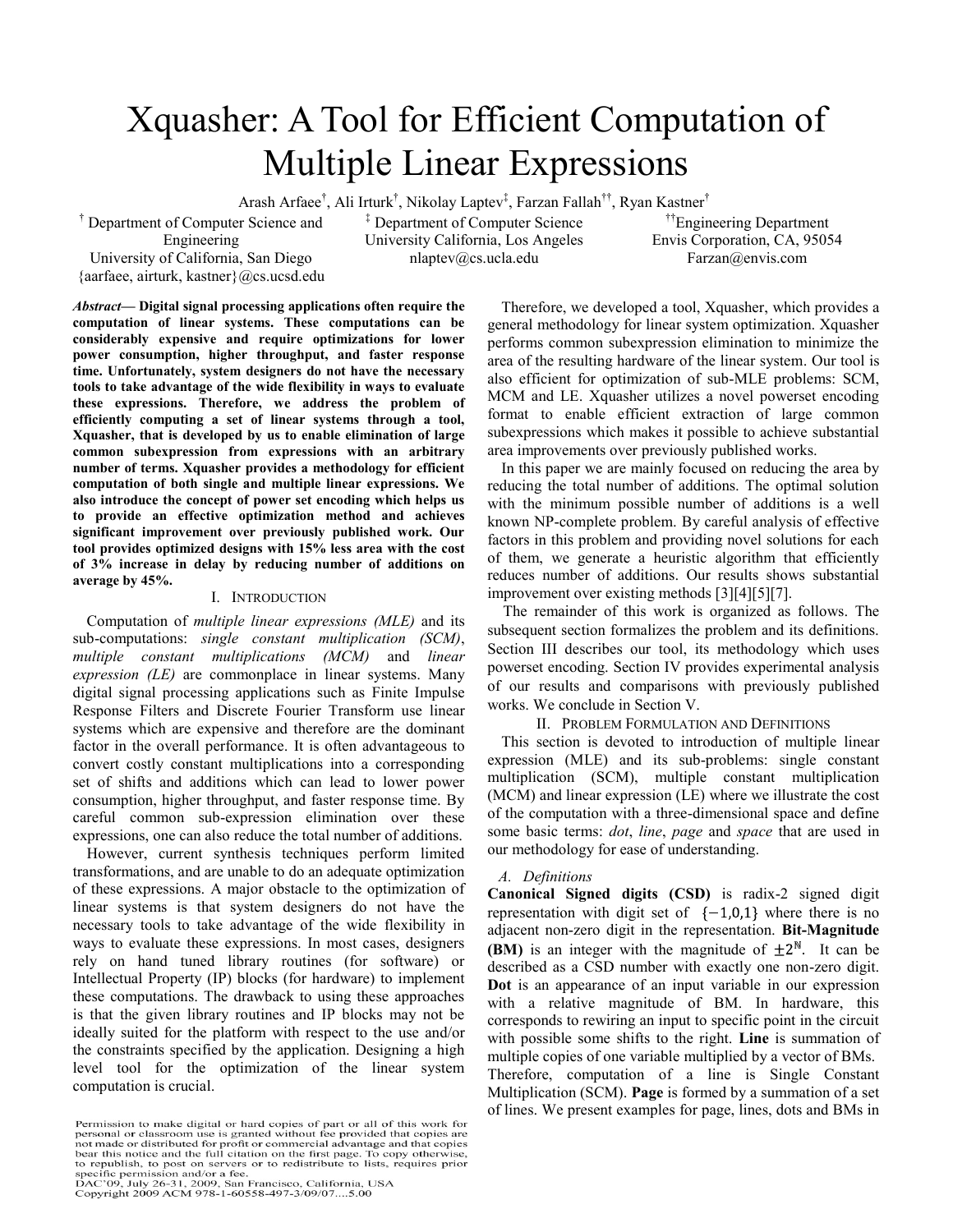

Figure 1. **Space** can be created by union of a set of pages. In our problem, a space is a collection of multiple pages. **Cost of Computation (CoC)** is defined as the number of additions that appears in our object. *Example (Figure 1):*  $CoC(Line_{x_0}) = 2$ . **Object** refers to *a dot*, *a line*, *a page* or *a space*. **Fig. 1.** An example of page and its lines, dots and BMs. Dots are shown with ellipses and in the first line, a circle inside each dot demonstrates the BM part.

# *B. Problem mapping*

In this subsection, we formulize the optimization of a linear system. Our approach is to minimize the number of additions. We first show how to optimize small objects in our space and then apply and improve this methodology for larger objects.

**Dot optimization:** A dot by itself does not have any cost by definition. They are simply rewiring of copies of input data. We do not perform any optimization over a dot by itself.

**Line optimization:** Problem of line optimization is known as single constant multiplication (SCM). Modern tools generally use CSD encoding as a solution for this problem. Using a CSD representation with minimum Hamming weight provides a good but not optimal solution in shift and add approach for constant by variable multiplication and therefore is used in our examples as well. Our experiments with Mentor Graphics and Synopsys tools indicate that the area of SCM mirrors the number of additions between non-zero digits in a CSD encoding. Although CSD can be considered as a good solution for optimization of lines, it does not guarantee an optimum solution since further optimization is possible to reduce number of additions inside a line. To see how this is possible, assume a line is given as  $Line_1 = 792 \times x_0$  with CSD representation of  $(10\overline{1}0010\overline{1}000)_{CSD}$  where a bar in top of a digit means that it is negative. After rewriting corresponding CSD bit values as integer, we have the following vector multiplication:

$$
Line_1 = [1024 \quad -256 \quad 32 \quad -8] \times x_0
$$

$$
= 1024 \times x_0 - 256 \times x_0 + 32 \times x_0 - 8 \times x
$$

This is the way that modern tools perform this multiplication, and CoC of this multiplication is 3 additions. However, it is possible to optimize this multiplication further by rewriting it:  $Line_1 = 32 \times (32 \times x_0 - 8 \times x_0) + (32 \times x_0 - 8 \times x_0)$ 

$$
(32+1)\times(32\times x_0 - 8\times x_0)
$$

where CoC becomes 2 additions. Elimination of repeated dots by finding common sub-expressions (CS) and Common subexpression Elimination (CSE) are well known methods for CSM optimization [5][7].

**Page optimization:** Optimization of a page by applying CSE is similar to the optimization of a line. However searching relatively larger set of dots and applying CSE demand more complex and careful analysis. Therefore, we investigate these issues in more detail and provide a general solution for page

optimization. We assume that all lines are encoded with CSD. Assume a page is given as:

 $Page_0 = Line_0 + Line_1 + Line_2 + Line_3$  $= +686x_0 + 241x_1 + 991x_2 + 686x_3$ 

The un-optimized page results in  $4+2+2+4+3 = 15$  additions. We can further optimize this page by rewriting it as:<br> $P_{QQQ} = \pm 241x + 991x + 686D$  $\overline{P}$ 

$$
Page_1 = +241x_1 + 991x_2 + 686D_0
$$

 $D_0 = x_0 + x_3$ 

where we can decrease the number of additions to  $2+2+4+2+1 = 11$  by detecting and eliminating an obvious  $CS: +686(x_0 + x_3)$ . Further optimization is possible by rewriting each line with equivalent CSD encoded version where more CSs become observable:

1024,0,-256,0,-64,0,16,0,0,-2,0  $Page_0 = +(-2x_0 + 16x_0 - 64x_0 - 256x_0 + 1024x_0)$  $+(1x_1 - 16x_1 + 256x_1)$  $+(-1x_2 - 32x_2 + 1024x_2)$  $+(-2x_3 + 16x_3 - 64x_3 - 256x_3 +$ 

 $1024x_3$ 

If we optimize  $Page_0$  by limiting CSs to have exactly two dots, one of the possible results is:

$$
Page_2 = +256x_1 + 1024x_2 - 16D_0 - 256D_0 + 1024D_0 + 1D_1 - 1D_2 - 32D_2
$$

 $D_0 = +1x_0 + 1x_3$ ,  $D_1 = +1x_0 - 16x_1$ ,  $D_2 = +1x_2 - 1D_0$ 

where the CoC decreases from 15 to 10. Considering the previous example, one might suggest writing details of lines might lead to a better optimization; however it is more time consuming and hard to determine which CS is the best candidate to eliminate. For example, there are 120 combinations of two dots that could be a CS just in the first step of CSE. In our last attempt over this example, in first and second CSE we ignore details in  $Line<sub>0</sub>$  and  $Line<sub>3</sub>$ .

 $Page_3 = +256x_1 - 1x_2 - 32x_2 + 1024x_2 + 686D_0 + 1D_1$  $D_0 = +1x_0 + 1x_3$ ,  $D_1 = +1x_1 - 16x_1$ 

In the third step we expand  $686D_0$  to equivalent CSD encoded version.  $Page_4$  is the result of CSE optimization after this step.

$$
Page_4 = +256x_1 + 16D_0 - 256D_0 + 1024D_0 + 1D_1 - 1D_2 - 32D_2
$$

$$
D_0 = +1x_0 + 1x_3, D_1 = +1x_1 - 16x_1, D_2 = +1x_2 + D_0
$$

CoC of  $Page_4$  is 9, and we have 40% reduction in CoC from  $Page<sub>0</sub>$ 's. Considering that we just needed 3 CSE and much less complexity in the CSE process to gain the same result, it might be a better approach. Here we just have 28 possibilities for CSs with two terms. It seems that CSE process can get much simpler and faster if we can work with dot representation and constant multiplication form of the line.

**Space optimization:** We design our tool, Xquasher, for space optimization by introducing two new concepts: **1)** *determination of* the *effective factors in optimization of the run-time* and **2)** *common sub-expression fragmentation (CSF).*

**1)** *Determination of the effective factors in optimization of the run-time:* Run-time is the main challenge in all CSE algorithms. Finding the optimum solution for an NP-complete problem requires an unacceptable run-time. Heuristic algorithms are well known to be useful in tackling NPcomplete problems [3][4][5]. Therefore, Xquasher uses a greedy heuristic algorithm where run-time of the algorithm depends on two factors: **1)** Number of iterations and **2)** Run-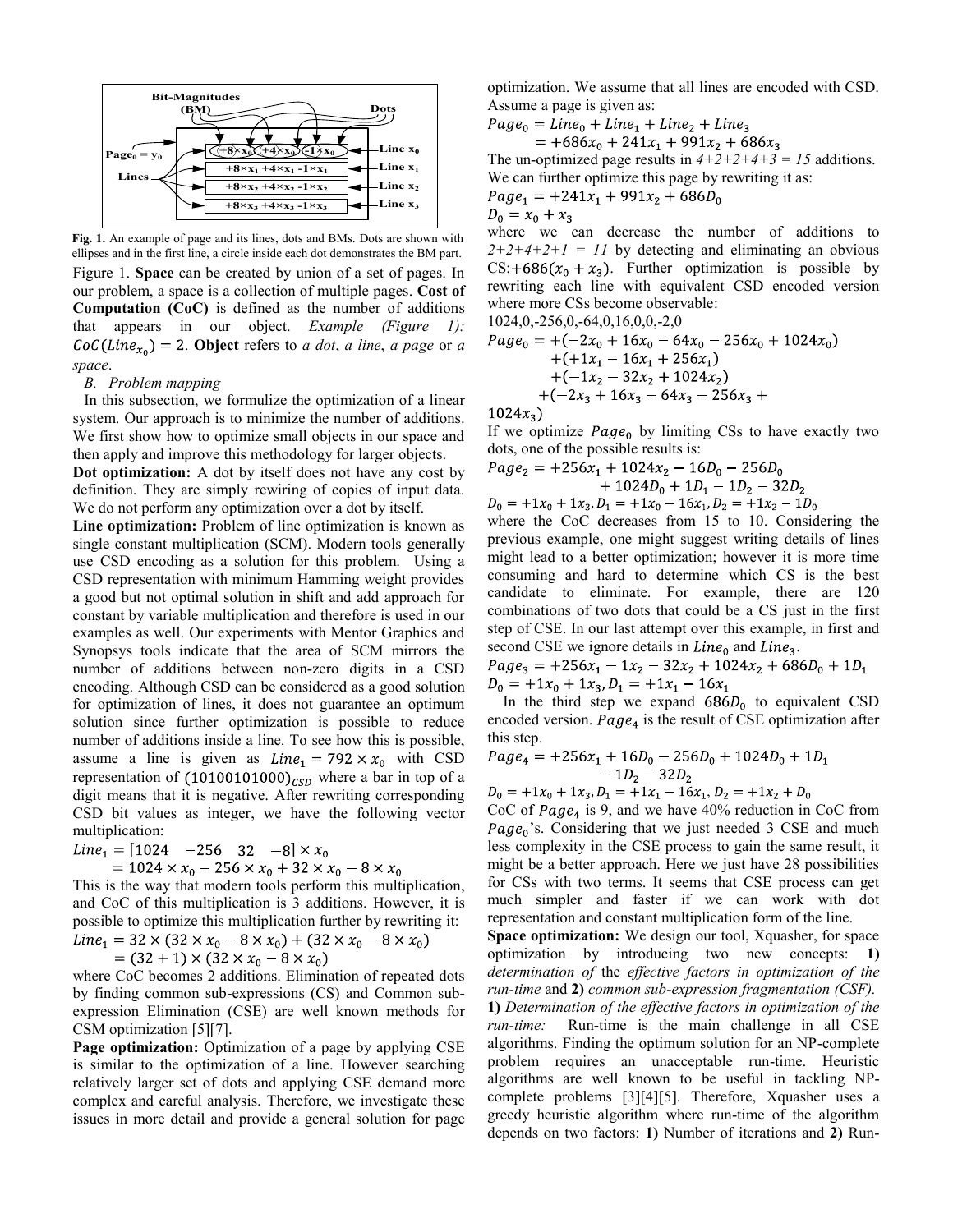

**Fig. 2.** (a) represents a space with four pages. We show different optimization approaches with (b) and (c). In (b), CS are limited to have exactly three dots. In (c), CSs can have arbitrary large number of dots.

time of each iteration. The algorithm that is used in Xquasher can eliminate larger sets of CSs in a single CSE compared to the algorithms that are used in [4-5]. Our algorithm provides a solution with fewer iteration due to the optimization of larger sets of CSs where [4-5] requires multiple iterations for the same optimization. Xquasher is also capable of seeing both dots and sets of dots in a line as a part of CSs which increases the run-time of each iteration but still an effective factor in the first couple of iterations.

Being able to detect and eliminate a CS which contains large sets of dots causes significantly fast reduction of number of dots in the target space. Therefore, the number of remaining dots will be lower for the next iteration. However, finding proper CSs and CSE at run-time is highly dependent on the number of terms inside CSs. The format of CS in our tool is two sets of dots (two lines) instead of two or three dots. Being able to work with sets of dots, allow us to use a lower order algorithm compared to [4-5] and gain lower CoC.

**2)** *Common sub-expression fragmentation (CSF):* Our optimization approach is to eliminate CSs with large set of dots. CSE of CS with few limited, two or three, dots can easily prevent elimination of larger CSs and result in series of separated dots such that no optimization over them would be possible. Figure 2 (a, b and c) shows examples of effective and ineffective ways of optimization. Given space consists of four pages (a) and CoC for this space is *16* before performing the optimization.

In (b), we assume that all CSs must contain exactly three dots. We perform CSE for  $D_{00} = (-256x_0 + 2x_0 + 32x_3)$ and  $D_{10} = (-64x_1 + 4x_2 - 2x_3)$  as the first and second steps respectively. CoC is reduced to *8* after these two optimizations. As mentioned before, elimination of large set of dots may result in better optimization. In (b), we assume that there is no limit for number of dots in a CS. Therefore, we perform CSE for  $D_{01} = (-256x_0 + 2x_0 + 32x_3 - 2x_3)$  and  $D_{11} = (-64x_1 + 4x_2 + D_{01})$  as the first and second steps respectively. As a result of the CSEs CoC's is reduced to 5 which is a lower cost compared to the first approach of optimization. The reason for this decrease in the cost is that although dot  $(-2x_3)$  appeared in all four initial pages (a), in two of these pages dots remain unengaged in all CSEs after the first optimization approach (b). The second approach prevents fragmentation on CSs by considering CSs with more dots.

### III. XQUASHER'S METHODOLOGY

The best hand coded optimization for many common linear systems requires the elimination of CSs with large set of dots.

Previous works are not able to handle such elimination due to the exponential increase in the cost of considering such CSs. Although our methodology is not able to eliminate all possible large CSs because of the increase in the cost, it is still capable of covering large CSs when CSs' dots are focused inside one or two lines.

*A. Power Set Encoding*

To convert an integer to PSE, we follow this procedure:

- **1-Encode an integer,** *I***, to a CSD minimum hamming weight** format.
- **2-**Rewrite the CSD encoded number as a series of integer addition where each number has exactly one of the non-zero digits of the original number.
- **3-**Generate power set from step 2's result set.
- **4-**Ignore the null set and generate a new set from the result of step 3 where each element is the sum of numbers inside the related set.
- **5-**Rewrite each number from the result of 4th step as  $2^k \times p$ , where  $p$  is an odd integer, and store these numbers in the following format:

 $[p, k, number of non-zero digit in CSD format]$ 

*B. Xquasher Algorithm*

Here, we present the Xquasher algorithm and describe it below. After encoding all input constants to PSE (1), Xquasher searches for a CS that has the highest number of relevant dots in all appearance of that CS (3-8). Xquasher limits the CS to two PSDs (4-5) and performs CSE for the chosen CS (9), where it updates the related pages to the CS and appends a new page, representing the eliminated CS (10). These steps continue in a loop until there is no more CSE left to be eliminated (2).

|    | to be emiliated (2)                                       |  |  |  |  |
|----|-----------------------------------------------------------|--|--|--|--|
|    | convert all constants to PSE                              |  |  |  |  |
|    | While there is a CS                                       |  |  |  |  |
| 3  | for any page in the space                                 |  |  |  |  |
| 4  | for any PSD1 in any line1 in any page                     |  |  |  |  |
| 5  | for any PSD2 in any line2 appearedafter line1 in any page |  |  |  |  |
|    | find number of occurance of $CS =$                        |  |  |  |  |
|    | (PSD1, PSD2) in the space                                 |  |  |  |  |
|    | <i>if</i> (number of ocuurance) $\times$                  |  |  |  |  |
|    | number of non - zero digit in PSD1<br>is max in the space |  |  |  |  |
|    | +number of non – zero digit in PSD2).                     |  |  |  |  |
| 8  | $best_{CF} = (PSD1, PSD2)$                                |  |  |  |  |
| 9  | $CSE$ (best <sub>CF</sub> )                               |  |  |  |  |
| 10 | Update PSE values                                         |  |  |  |  |
|    |                                                           |  |  |  |  |

Using the methodology described in Section III along with Synopsys Design Compiler Ultra and TSMC 90nm library, we synthesize several common linear system examples using several techniques. The linear systems that we use as examples are 8-point DCT, 8-point Inverse DCT (IDCT), Discrete Fourier Transform (DFT), Discrete Hartley Transform (DHT), and Discrete Sine Transform (DST) and also three FIR filters: EP24 (6-tap FIR), BT24 (20-tap FIR)and LS24 (41-tap FIR). Xquasher takes a matrix of coefficients as input and then uses our methodology to generate a new set of expressions. Xquasher also generates an HDL code based on these expressions. Therefore, we compare our results with the previously published work in terms of number of additions and synthesis results: area and delay.

Table I presents a comparison between the previously published works [1][2][5] and Xquasher in terms of total number of additions and a comparison between [5] and